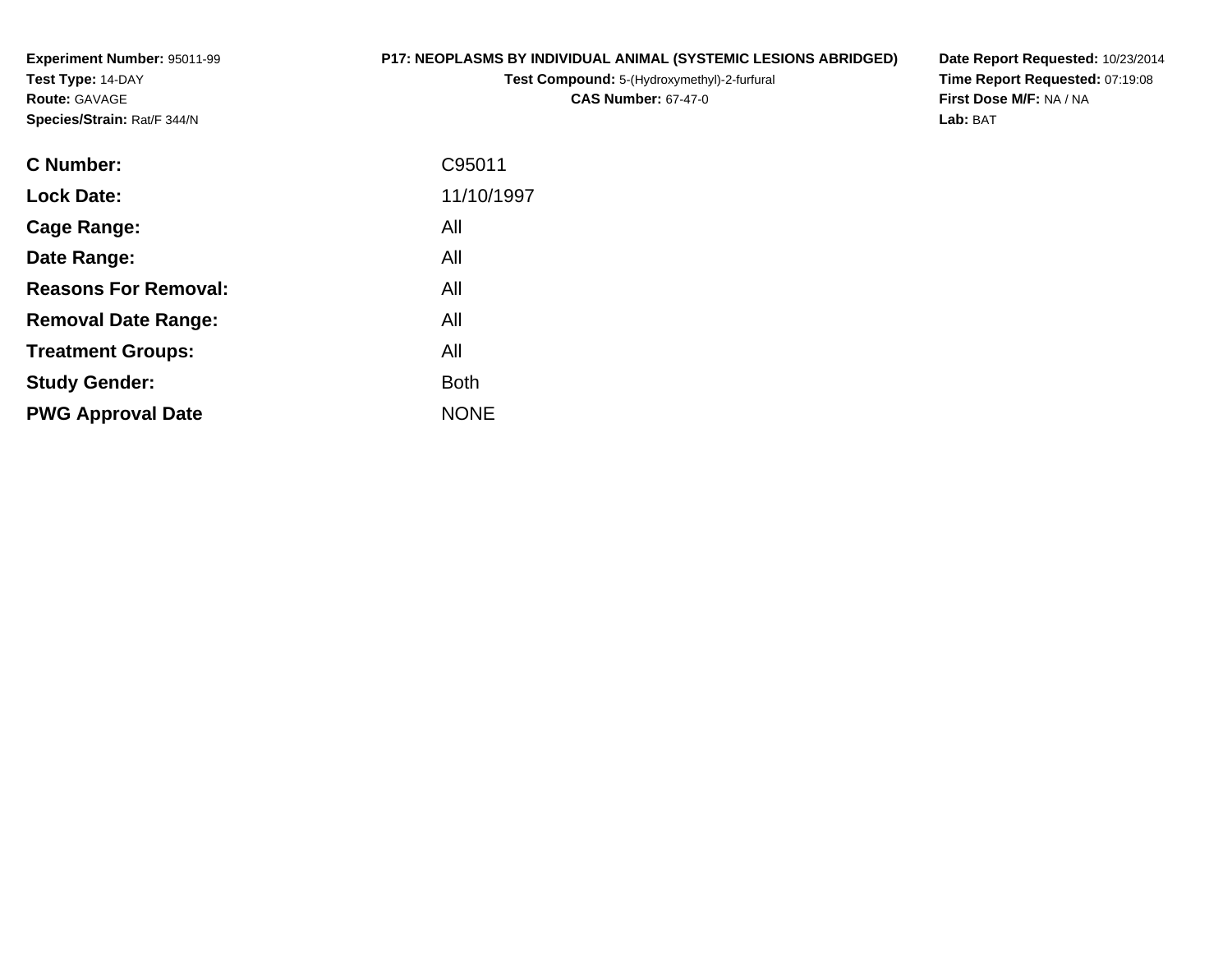# **Test Type:** 14-DAY

**Route:** GAVAGE

**Species/Strain:** Rat/F 344/N

| F 344/N Rat Male<br>0 MG/KG | DAY ON TEST      | $\boldsymbol{\theta}$<br>ി<br>∠<br><u>า</u> | 0<br>0<br>$\overline{2}$<br>2 | 0<br>0<br>2<br>2 | 0<br>∍      | 0<br>0<br>2<br>2 |  |
|-----------------------------|------------------|---------------------------------------------|-------------------------------|------------------|-------------|------------------|--|
|                             | <b>ANIMAL ID</b> | 0<br>0<br>0<br>6                            | 0<br>0<br>0<br>6              | 0<br>0<br>0<br>6 | 0<br>0<br>6 | 0<br>0<br>6      |  |
|                             |                  |                                             | າ                             | 3                |             | 5                |  |

**Alimentary System**

NONE

**Cardiovascular System**

NONE

**Endocrine System**

NONE

**General Body System**

NONE

**Genital System**

NONE

**Hematopoietic System**

NONE

**Integumentary System**

NONE

**Musculoskeletal System**

NONE

**Nervous System**

Brainn  $+$ 

<sup>+</sup> <sup>+</sup> <sup>+</sup> <sup>+</sup> <sup>5</sup>

\* ..Total animals with tissue examined microscopically; Total animals with tumor **M** ..Missing tissue M ..Missing tissue

+ ..Tissue examined microscopically

I ..Insufficient tissue

A .. Autolysis precludes evaluation X ..Lesion present BLANK ..Not examined microscopically

Page 2

**Date Report Requested:** 10/23/2014**Time Report Requested:** 07:19:08**First Dose M/F:** NA / NA**Lab:** BAT

### **P17: NEOPLASMS BY INDIVIDUAL ANIMAL (SYSTEMIC LESIONS ABRIDGED)**

**Test Compound:** 5-(Hydroxymethyl)-2-furfural

**CAS Number:** 67-47-0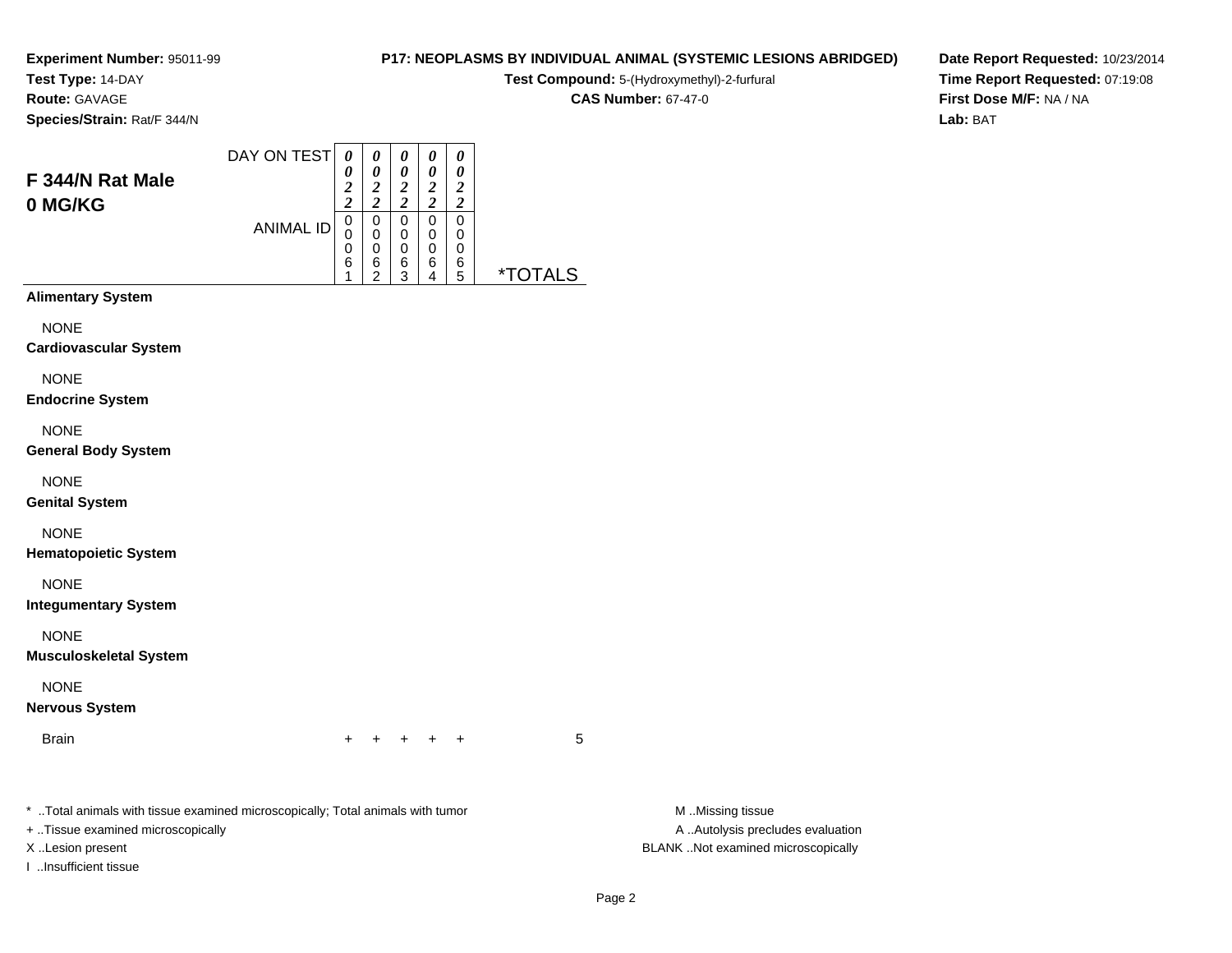**Test Type:** 14-DAY

## **Route:** GAVAGE

**Species/Strain:** Rat/F 344/N

| F 344/N Rat Male<br>0 MG/KG  | DAY ON TEST<br><b>ANIMAL ID</b> | 0<br>0<br>$\overline{\mathbf{c}}$<br>$\overline{\mathbf{c}}$<br>0 | 0<br>$\boldsymbol{\theta}$<br>$\frac{2}{2}$<br>0<br>$\mathbf 0$ | 0<br>0<br>$\boldsymbol{2}$<br>$\overline{2}$<br>0<br>0 | 0<br>0<br>$\boldsymbol{2}$<br>$\overline{2}$<br>0<br>0 | 0<br>0<br>$\overline{2}$<br>$\boldsymbol{2}$<br>0<br>0 |                       |
|------------------------------|---------------------------------|-------------------------------------------------------------------|-----------------------------------------------------------------|--------------------------------------------------------|--------------------------------------------------------|--------------------------------------------------------|-----------------------|
|                              |                                 | 0<br>6<br>1                                                       | $\mathbf 0$<br>6<br>$\overline{2}$                              | $\mathbf 0$<br>6<br>3                                  | $\mathbf 0$<br>6<br>4                                  | 0<br>6<br>5                                            | <i><b>*TOTALS</b></i> |
| Spinal Cord                  |                                 | $\ddot{}$                                                         | +                                                               | $\ddot{}$                                              | +                                                      | $\ddot{}$                                              | 5                     |
| <b>Respiratory System</b>    |                                 |                                                                   |                                                                 |                                                        |                                                        |                                                        |                       |
| <b>NONE</b>                  |                                 |                                                                   |                                                                 |                                                        |                                                        |                                                        |                       |
| <b>Special Senses System</b> |                                 |                                                                   |                                                                 |                                                        |                                                        |                                                        |                       |
| <b>NONE</b>                  |                                 |                                                                   |                                                                 |                                                        |                                                        |                                                        |                       |
| <b>Urinary System</b>        |                                 |                                                                   |                                                                 |                                                        |                                                        |                                                        |                       |
| <b>NONE</b>                  |                                 |                                                                   |                                                                 |                                                        |                                                        |                                                        |                       |
| <b>SYSTEMIC LESIONS</b>      |                                 |                                                                   |                                                                 |                                                        |                                                        |                                                        |                       |
| Multiple Organ               |                                 | ٠                                                                 | ٠                                                               |                                                        |                                                        | ÷                                                      | 5                     |

\* ..Total animals with tissue examined microscopically; Total animals with tumor **M** . Missing tissue M ..Missing tissue

+ ..Tissue examined microscopically

I ..Insufficient tissue

**P17: NEOPLASMS BY INDIVIDUAL ANIMAL (SYSTEMIC LESIONS ABRIDGED)**

**Test Compound:** 5-(Hydroxymethyl)-2-furfural

**CAS Number:** 67-47-0

**Date Report Requested:** 10/23/2014**Time Report Requested:** 07:19:08**First Dose M/F:** NA / NA**Lab:** BAT

A ..Autolysis precludes evaluation X ..Lesion present BLANK ..Not examined microscopically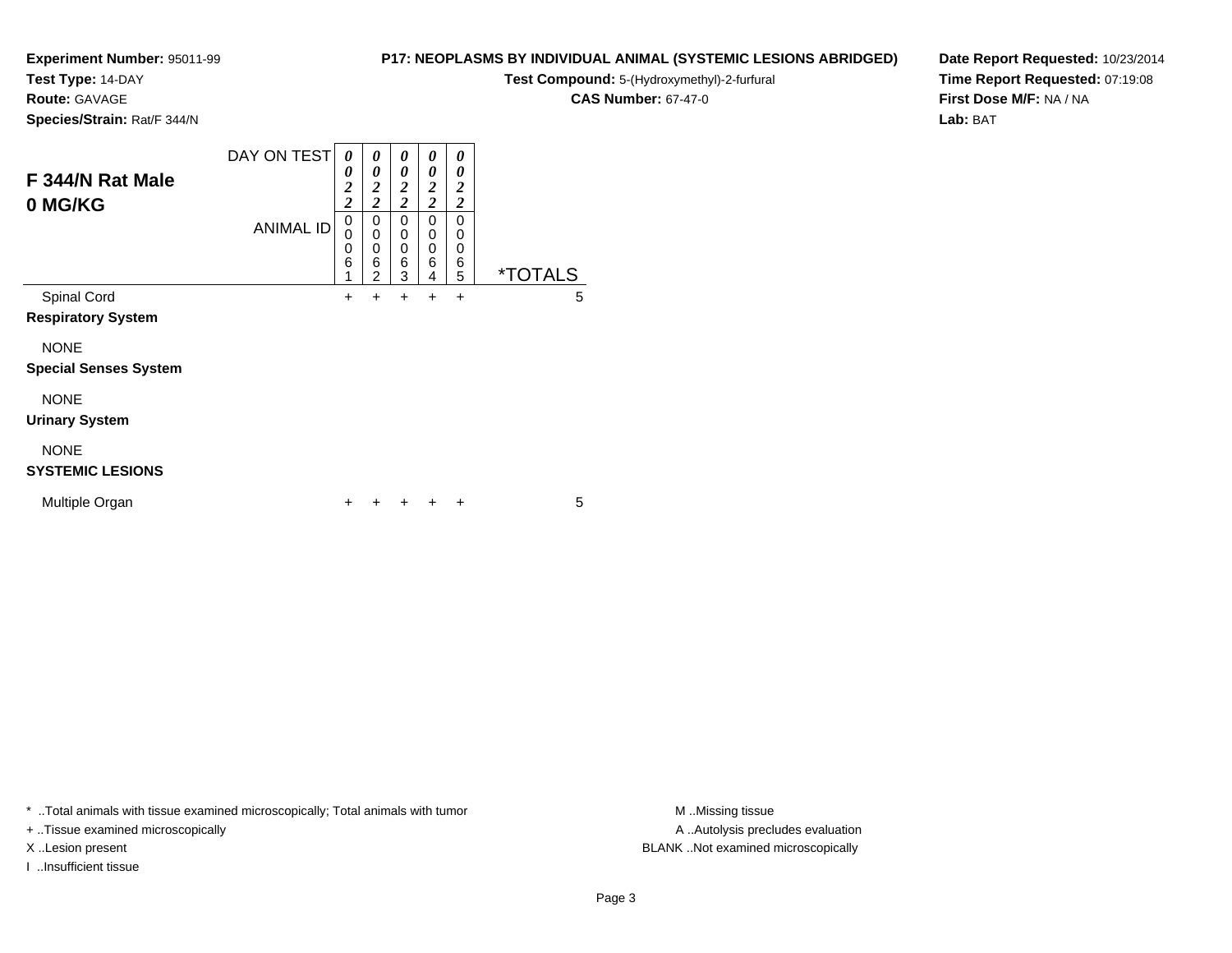**Test Type:** 14-DAY

**Route:** GAVAGE

**Species/Strain:** Rat/F 344/N

#### DAY ON TEST**F 344/N Rat Male1500 MG/KG**ANIMAL ID*0 0 2 2* 0 0*0 0 2 2* 0 0 0*0 0 2 2* 0 0*0 0 2 2* 0 0*0 0 2 2* 00

0 6 6

6 7

 06 8  06 9 0<br>7<br>^

0 \*TOTALS

**Alimentary System**

**NONE** 

**Cardiovascular System**

NONE

**Endocrine System**

NONE

**General Body System**

NONE

**Genital System**

NONE

**Hematopoietic System**

NONE

**Integumentary System**

NONE

**Musculoskeletal System**

NONE

**Nervous System**

**Brain** n  $+$ 

<sup>+</sup> <sup>+</sup> <sup>+</sup> <sup>+</sup> <sup>5</sup>

\* ..Total animals with tissue examined microscopically; Total animals with tumor **M** ..Missing tissue M ..Missing tissue

+ ..Tissue examined microscopically

I ..Insufficient tissue

A ..Autolysis precludes evaluation X ..Lesion present BLANK ..Not examined microscopically

**Test Compound:** 5-(Hydroxymethyl)-2-furfural **CAS Number:** 67-47-0

**P17: NEOPLASMS BY INDIVIDUAL ANIMAL (SYSTEMIC LESIONS ABRIDGED)Date Report Requested:** 10/23/2014**Time Report Requested:** 07:19:08**First Dose M/F:** NA / NA

**Lab:** BAT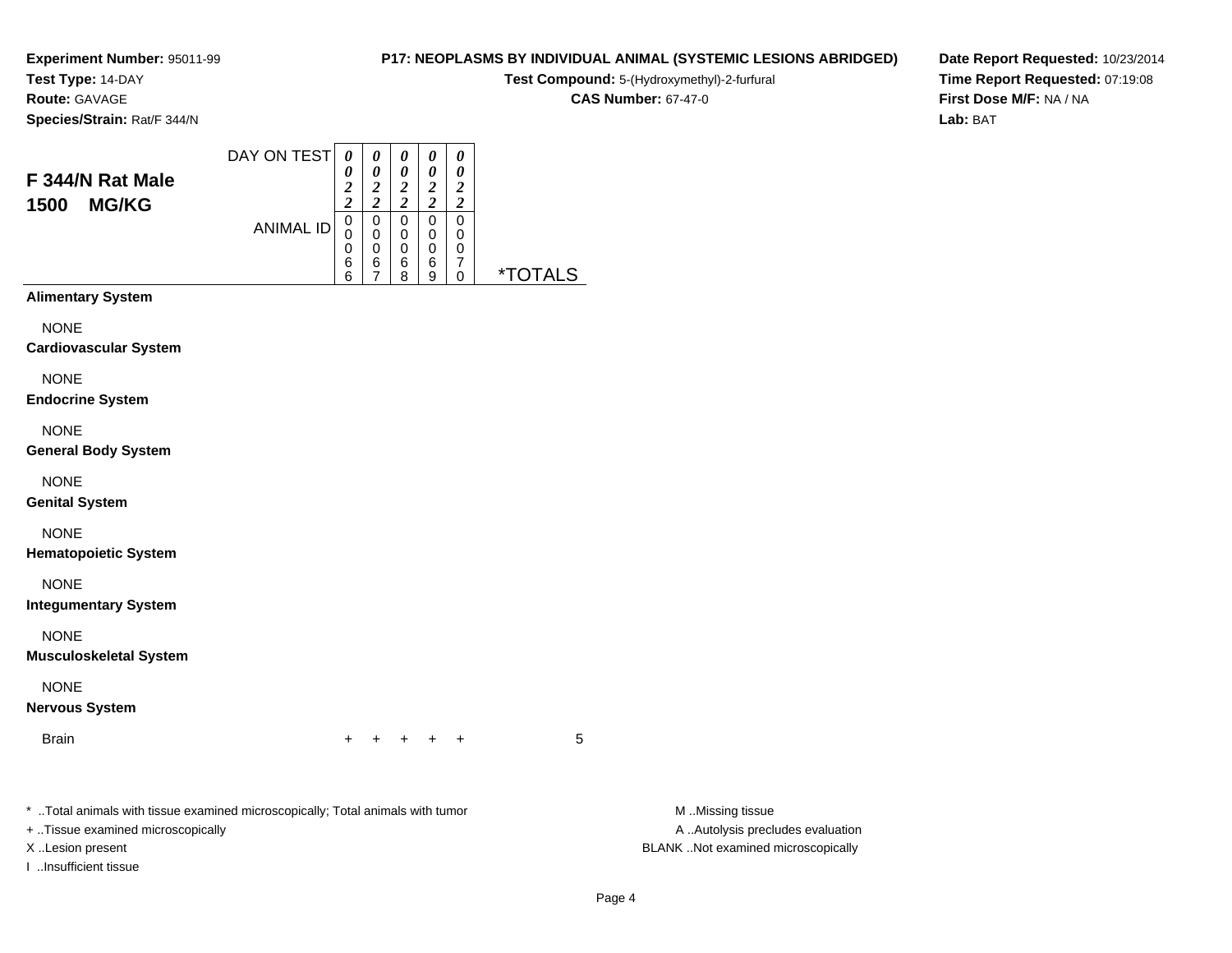**Test Type:** 14-DAY

**Route:** GAVAGE

**Species/Strain:** Rat/F 344/N

#### **P17: NEOPLASMS BY INDIVIDUAL ANIMAL (SYSTEMIC LESIONS ABRIDGED)**

**Test Compound:** 5-(Hydroxymethyl)-2-furfural

**CAS Number:** 67-47-0

**Date Report Requested:** 10/23/2014**Time Report Requested:** 07:19:08**First Dose M/F:** NA / NA**Lab:** BAT

| F 344/N Rat Male<br>1500<br><b>MG/KG</b>    | DAY ON TEST      | 0<br>0<br>$\overline{\mathbf{c}}$<br>$\overline{\mathbf{c}}$<br>$\mathbf 0$ | 0<br>0<br>$\overline{\mathbf{c}}$<br>$\overline{\mathbf{c}}$<br>0 | $\boldsymbol{\theta}$<br>0<br>$\boldsymbol{2}$<br>$\overline{2}$<br>0 | 0<br>$\boldsymbol{\theta}$<br>2<br>$\boldsymbol{2}$<br>0 | $\boldsymbol{\theta}$<br>$\boldsymbol{\theta}$<br>$\boldsymbol{2}$<br>$\overline{2}$<br>$\mathbf 0$ |                              |
|---------------------------------------------|------------------|-----------------------------------------------------------------------------|-------------------------------------------------------------------|-----------------------------------------------------------------------|----------------------------------------------------------|-----------------------------------------------------------------------------------------------------|------------------------------|
|                                             | <b>ANIMAL ID</b> | 0<br>0<br>6<br>6                                                            | $\mathbf 0$<br>$\mathbf 0$<br>6<br>$\overline{ }$                 | $\mathbf 0$<br>$\mathbf 0$<br>6<br>8                                  | 0<br>$\mathbf 0$<br>6<br>9                               | 0<br>$\mathbf 0$<br>7<br>$\mathbf 0$                                                                | <i><b>*TOTALS</b></i>        |
| Spinal Cord<br><b>Respiratory System</b>    |                  | ٠                                                                           | +                                                                 | ٠                                                                     | +                                                        | $\ddot{}$                                                                                           | 5                            |
| <b>NONE</b><br><b>Special Senses System</b> |                  |                                                                             |                                                                   |                                                                       |                                                          |                                                                                                     |                              |
| <b>NONE</b><br><b>Urinary System</b>        |                  |                                                                             |                                                                   |                                                                       |                                                          |                                                                                                     |                              |
| <b>NONE</b><br><b>SYSTEMIC LESIONS</b>      |                  |                                                                             |                                                                   |                                                                       |                                                          |                                                                                                     |                              |
| Multiple Organ                              |                  | +                                                                           |                                                                   |                                                                       |                                                          | ÷                                                                                                   | 5<br>*** END OF MALE DATA*** |

\* ..Total animals with tissue examined microscopically; Total animals with tumor **M** . Missing tissue M ..Missing tissue

+ ..Tissue examined microscopically

I ..Insufficient tissue

A ..Autolysis precludes evaluation X ..Lesion present BLANK ..Not examined microscopically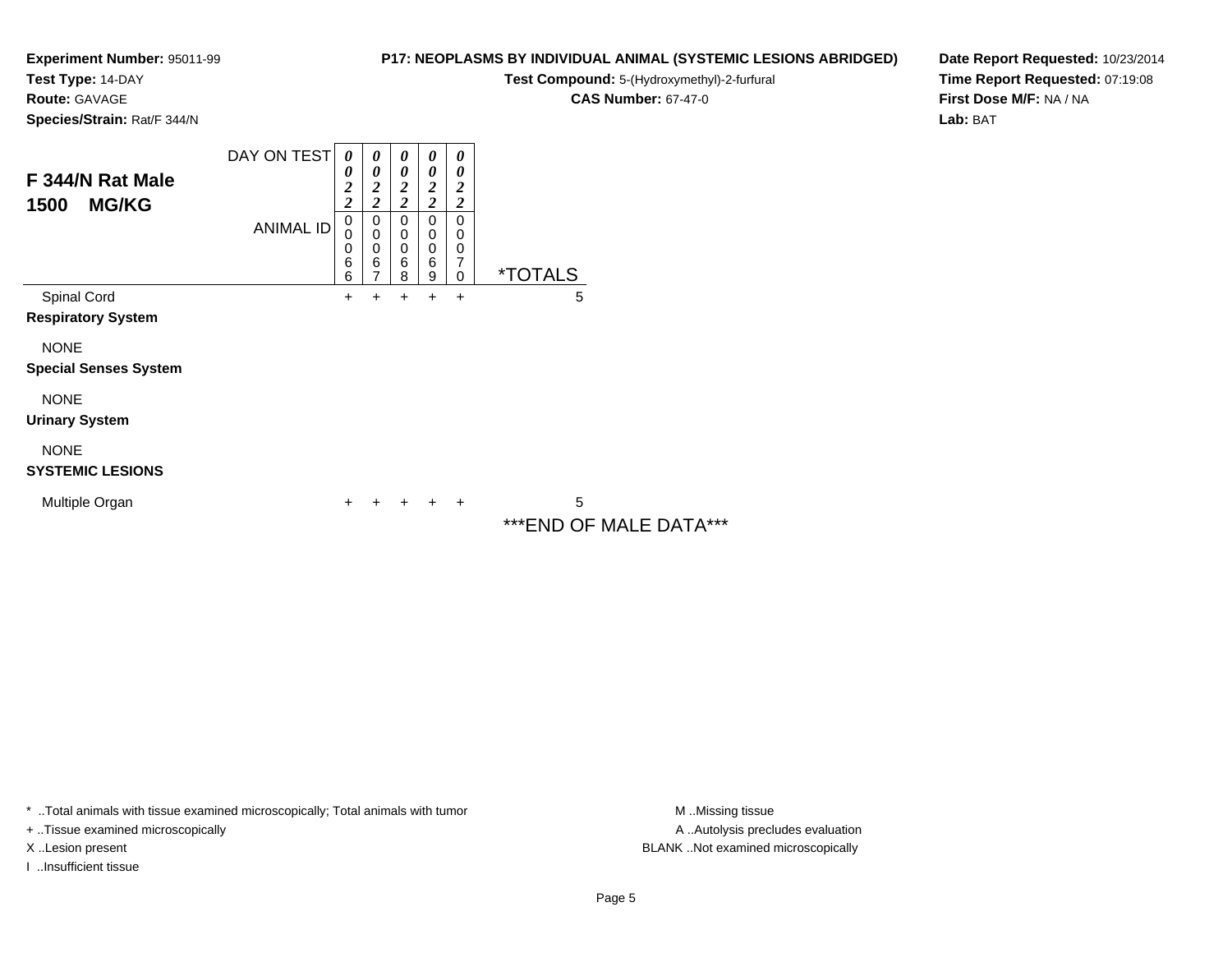# **Test Type:** 14-DAY

**Route:** GAVAGE

**Species/Strain:** Rat/F 344/N

#### **P17: NEOPLASMS BY INDIVIDUAL ANIMAL (SYSTEMIC LESIONS ABRIDGED)**

**Test Compound:** 5-(Hydroxymethyl)-2-furfural

**CAS Number:** 67-47-0

**Date Report Requested:** 10/23/2014**Time Report Requested:** 07:19:08**First Dose M/F:** NA / NA**Lab:** BAT

| <b>F344/N Rat Female</b><br>0 MG/KG | DAY ON TEST<br><b>ANIMAL ID</b> | 0<br>0<br>$\overline{2}$<br>$\overline{c}$<br>0<br>0<br>0<br>7<br>4 | 0<br>0<br>$\overline{\mathbf{2}}$<br>$\overline{\mathbf{c}}$<br>0<br>0<br>0<br>7<br>2 | 0<br>0<br>2<br>$\overline{c}$<br>0<br>0<br>0<br>7<br>3 | 0<br>0<br>2<br>2<br>0<br>0<br>0<br>7<br>4 | 0<br>0<br>2<br>$\overline{\mathbf{c}}$<br>0<br>0<br>0<br>7<br>5 | $\mathbf{r}$<br>l S |
|-------------------------------------|---------------------------------|---------------------------------------------------------------------|---------------------------------------------------------------------------------------|--------------------------------------------------------|-------------------------------------------|-----------------------------------------------------------------|---------------------|
| <b>Alimentary System</b>            |                                 |                                                                     |                                                                                       |                                                        |                                           |                                                                 |                     |
| <b>NONE</b>                         |                                 |                                                                     |                                                                                       |                                                        |                                           |                                                                 |                     |
| <b>Cardiovascular System</b>        |                                 |                                                                     |                                                                                       |                                                        |                                           |                                                                 |                     |
| $\cdots$                            |                                 |                                                                     |                                                                                       |                                                        |                                           |                                                                 |                     |

NONE

**Endocrine System**

NONE

**General Body System**

NONE

**Genital System**

NONE

**Hematopoietic System**

NONE

**Integumentary System**

NONE

**Musculoskeletal System**

NONE

**Nervous System**

Brainn  $+$ 

<sup>+</sup> <sup>+</sup> <sup>+</sup> <sup>+</sup> <sup>5</sup>

\* ..Total animals with tissue examined microscopically; Total animals with tumor **M** ...Missing tissue M ...Missing tissue

+ ..Tissue examined microscopically

I ..Insufficient tissue

A .. Autolysis precludes evaluation X ..Lesion present BLANK ..Not examined microscopically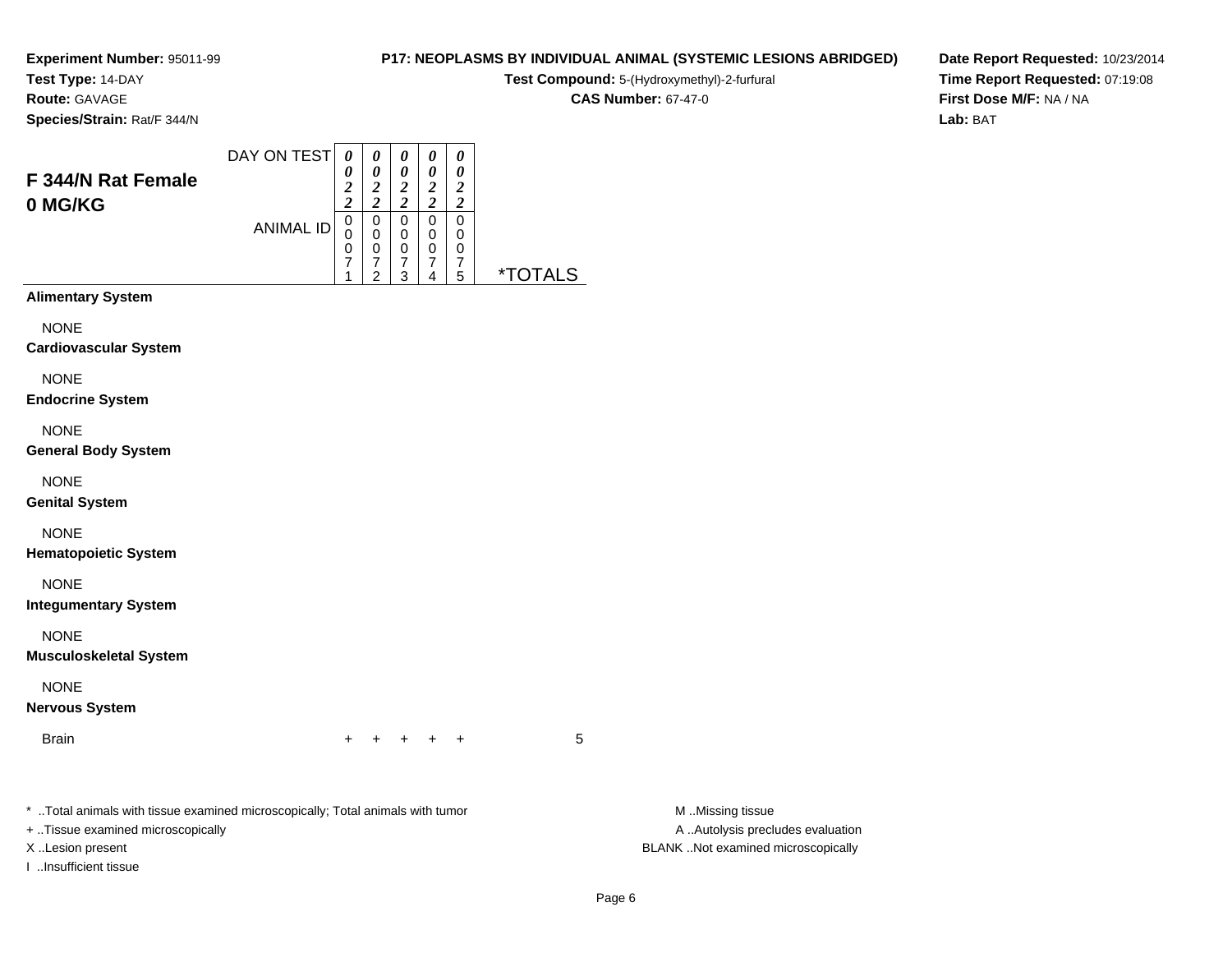**Test Type:** 14-DAY

**Route:** GAVAGE

**Species/Strain:** Rat/F 344/N

| F 344/N Rat Female<br>0 MG/KG          | DAY ON TEST      | 0<br>0<br>$\overline{\mathbf{c}}$<br>$\overline{\mathbf{c}}$ | 0<br>0<br>$\boldsymbol{2}$<br>$\overline{2}$ | 0<br>0<br>$\boldsymbol{2}$<br>$\overline{2}$ | 0<br>0<br>$\boldsymbol{2}$<br>$\overline{c}$ | 0<br>0<br>$\boldsymbol{2}$<br>$\overline{\mathbf{c}}$ |                       |
|----------------------------------------|------------------|--------------------------------------------------------------|----------------------------------------------|----------------------------------------------|----------------------------------------------|-------------------------------------------------------|-----------------------|
|                                        | <b>ANIMAL ID</b> | $\mathbf 0$<br>$\mathbf 0$<br>$\frac{0}{7}$<br>1             | 0<br>0<br>0<br>$\overline{7}$<br>2           | 0<br>0<br>0<br>$\overline{7}$<br>3           | 0<br>0<br>0<br>$\overline{7}$<br>4           | 0<br>0<br>0<br>7<br>5                                 | <i><b>*TOTALS</b></i> |
| Spinal Cord                            |                  | $\ddot{}$                                                    | $\ddot{}$                                    | +                                            | $\ddot{}$                                    | $\ddot{}$                                             | 5                     |
| <b>Respiratory System</b>              |                  |                                                              |                                              |                                              |                                              |                                                       |                       |
| <b>NONE</b>                            |                  |                                                              |                                              |                                              |                                              |                                                       |                       |
| <b>Special Senses System</b>           |                  |                                                              |                                              |                                              |                                              |                                                       |                       |
| <b>NONE</b>                            |                  |                                                              |                                              |                                              |                                              |                                                       |                       |
| <b>Urinary System</b>                  |                  |                                                              |                                              |                                              |                                              |                                                       |                       |
| <b>NONE</b><br><b>SYSTEMIC LESIONS</b> |                  |                                                              |                                              |                                              |                                              |                                                       |                       |
| Multiple Organ                         |                  | +                                                            | ÷                                            | ÷                                            | $\pm$                                        | $\ddot{}$                                             | 5                     |

\* ..Total animals with tissue examined microscopically; Total animals with tumor **M** . Missing tissue M ..Missing tissue

n  $+$ 

+ ..Tissue examined microscopically

X ..Lesion present BLANK ..Not examined microscopically

I ..Insufficient tissue

**P17: NEOPLASMS BY INDIVIDUAL ANIMAL (SYSTEMIC LESIONS ABRIDGED)**

**Test Compound:** 5-(Hydroxymethyl)-2-furfural

**CAS Number:** 67-47-0

**Date Report Requested:** 10/23/2014**Time Report Requested:** 07:19:08**First Dose M/F:** NA / NA**Lab:** BAT

A ..Autolysis precludes evaluation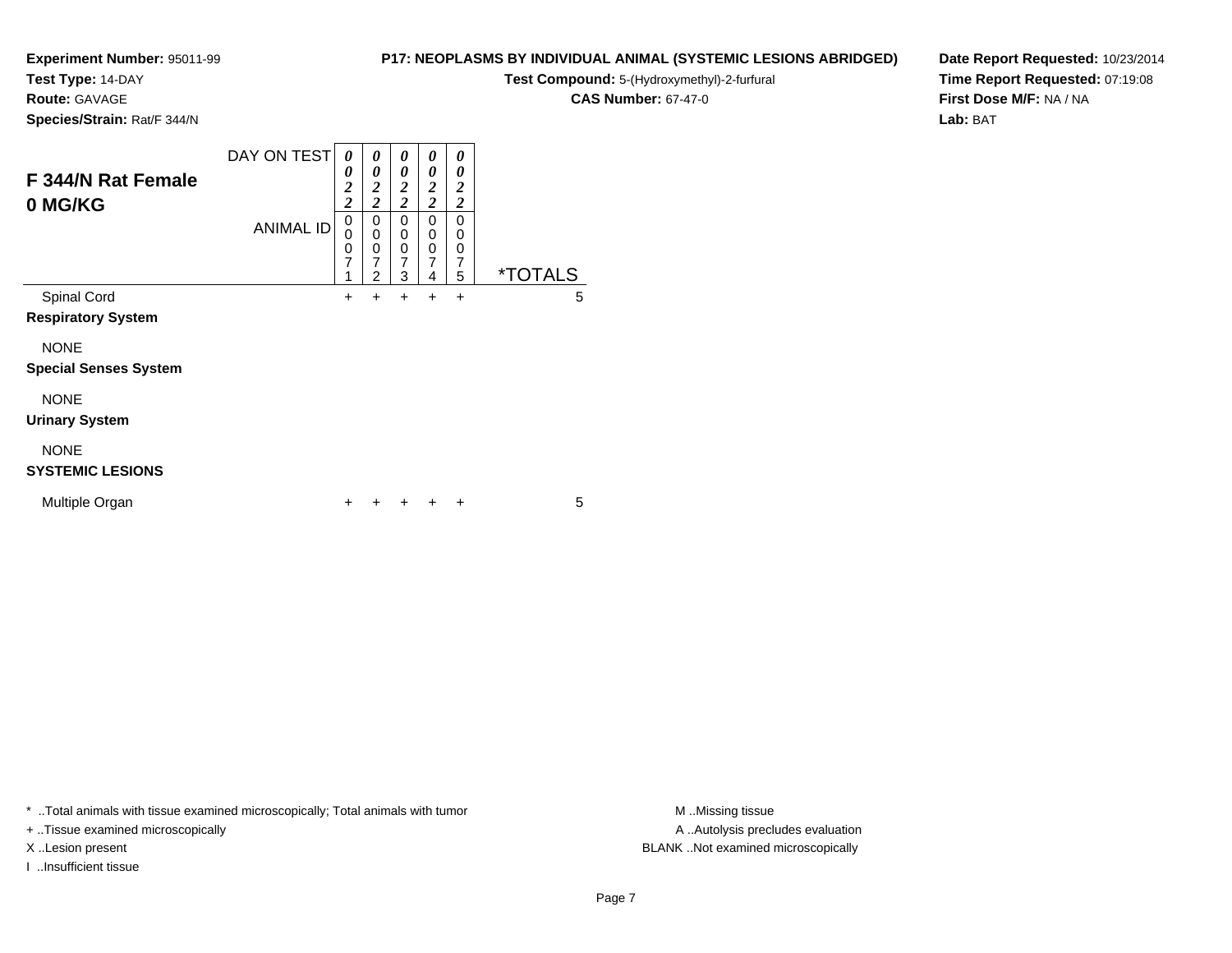**Test Type:** 14-DAY

**Route:** GAVAGE

**Species/Strain:** Rat/F 344/N

#### **P17: NEOPLASMS BY INDIVIDUAL ANIMAL (SYSTEMIC LESIONS ABRIDGED)**

**Test Compound:** 5-(Hydroxymethyl)-2-furfural

**CAS Number:** 67-47-0

**Date Report Requested:** 10/23/2014**Time Report Requested:** 07:19:08**First Dose M/F:** NA / NA**Lab:** BAT

| F 344/N Rat Female<br><b>MG/KG</b><br>1500                                                                        | DAY ON TEST<br><b>ANIMAL ID</b> | 0<br>0<br>$\overline{\mathbf{c}}$<br>$\overline{c}$<br>0<br>$\mathbf 0$<br>0<br>7<br>6 | 0<br>0<br>$\boldsymbol{2}$<br>$\overline{2}$<br>0<br>$\mathbf 0$<br>$\mathbf 0$<br>7<br>7 | 0<br>0<br>$\overline{2}$<br>$\overline{c}$<br>0<br>0<br>0<br>$\overline{7}$<br>8 | 0<br>0<br>2<br>$\overline{2}$<br>0<br>0<br>0<br>7<br>9 | 0<br>0<br>$\overline{2}$<br>$\overline{c}$<br>0<br>0<br>0<br>8<br>$\Omega$ | *TOTA |
|-------------------------------------------------------------------------------------------------------------------|---------------------------------|----------------------------------------------------------------------------------------|-------------------------------------------------------------------------------------------|----------------------------------------------------------------------------------|--------------------------------------------------------|----------------------------------------------------------------------------|-------|
| <b>Alimentary System</b><br><b>NONE</b><br><b>Cardiovascular System</b><br><b>NONE</b><br><b>Endocrine System</b> |                                 |                                                                                        |                                                                                           |                                                                                  |                                                        |                                                                            |       |

NONE

**General Body System**

NONE

**Genital System**

NONE

**Hematopoietic System**

NONE

**Integumentary System**

NONE

**Musculoskeletal System**

NONE

**Nervous System**

Brainn  $+$ 

<sup>+</sup> <sup>+</sup> <sup>+</sup> <sup>+</sup> <sup>5</sup>

\* ..Total animals with tissue examined microscopically; Total animals with tumor **M** ...Missing tissue M ...Missing tissue

+ ..Tissue examined microscopically

I ..Insufficient tissue

A .. Autolysis precludes evaluation X ..Lesion present BLANK ..Not examined microscopically